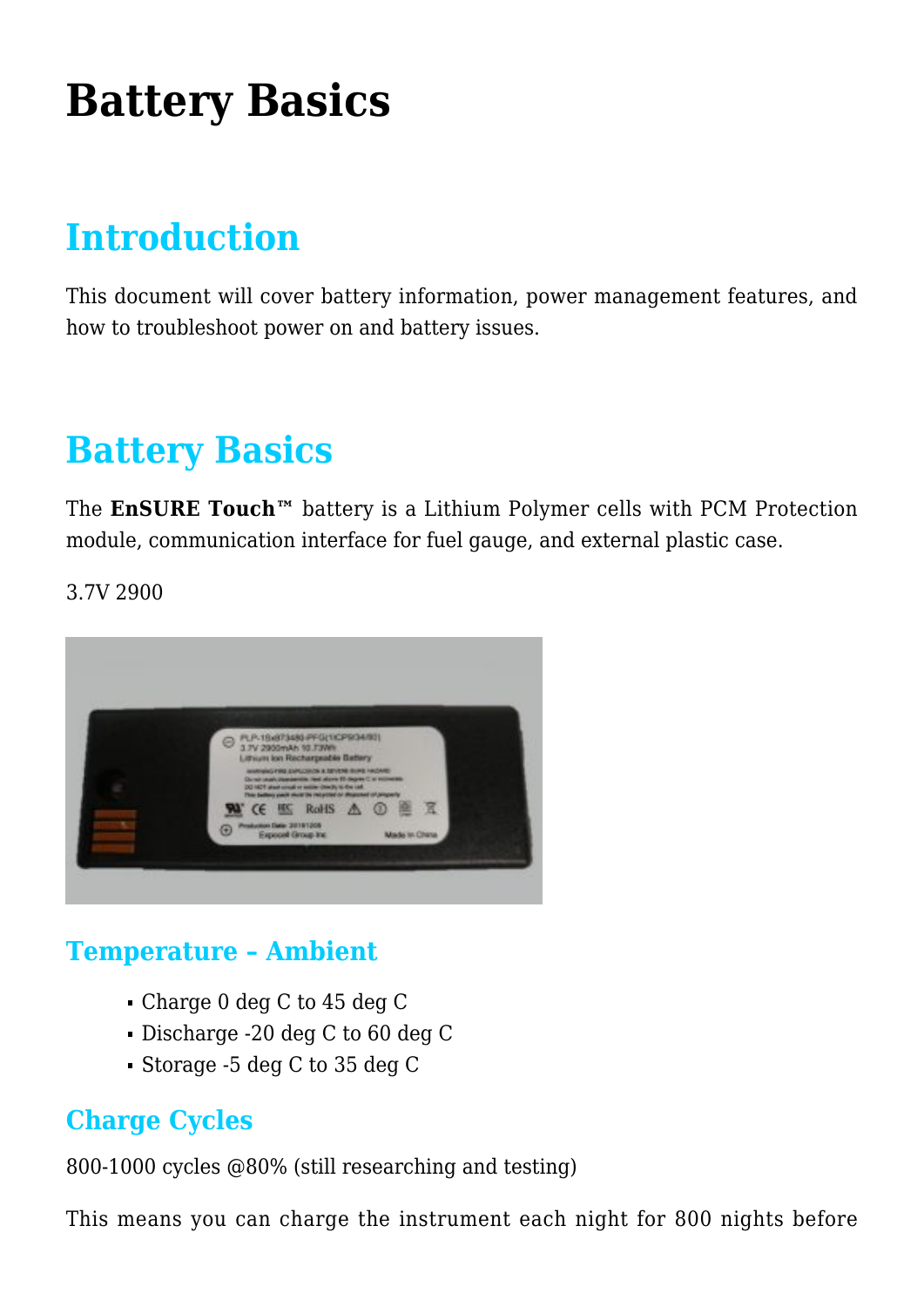seeing degradation.

#### **Usage**

- Always power the instrument off before removing the battery.
- Give the instrument 30 seconds to completely power down before removing the battery.
- If the instrument is not plugged into power, removing the battery removes power, and the instrument will shutoff abnormally.
- Abnormal power off is not desired and could lead to power on issues.
- Do not remove the battery when plugged into USB power.
- Do not expose the battery to extreme temperatures.
- Do not over tighten the battery. The screw should be tightened lightly until it is secure, and the battery does not move.

## **Power On/Off Basics**

The power button has some basic behavior:

| <b>Current Instrument State</b> | <b>Power Button</b>           | <b>Behavior</b>                                                   |
|---------------------------------|-------------------------------|-------------------------------------------------------------------|
| Powered Off                     | Press and Release             | Power the instrument on                                           |
| Powered Off                     | Press and hold for 12 seconds | Reset and power on the instrument                                 |
| Display On                      | Press and Release             | Turn off the display and invoke sleep                             |
| Sleep mode                      | Press and Release             | Wake instrument up in 1 to 3 seconds depending on sleep<br>state. |
| Display On                      | Press and hold for 12 seconds | Force power off (not desirable)                                   |
| Sleep mode                      | Press and hold for 12 seconds | Force power off (not desirable)                                   |

### **Power Management Basics**

The **EnSURE Touch™** is designed to run off the USB power or the battery if properly charged. You can run the instrument without the battery and just use the USB adapter and USB cable. There is no need to charge the battery to address power on issues. All operations that consume power should work including display, WiFi, USB communication, light detection, EnSURE Touch Setup and install, Sync, etc. using the USB cable and the power adapter. In fact, we test the EnSURE Touch many times without the battery and just using the USB power.

The EnSURE Touch battery is a lithium ION battery. Lithium ION batteries has a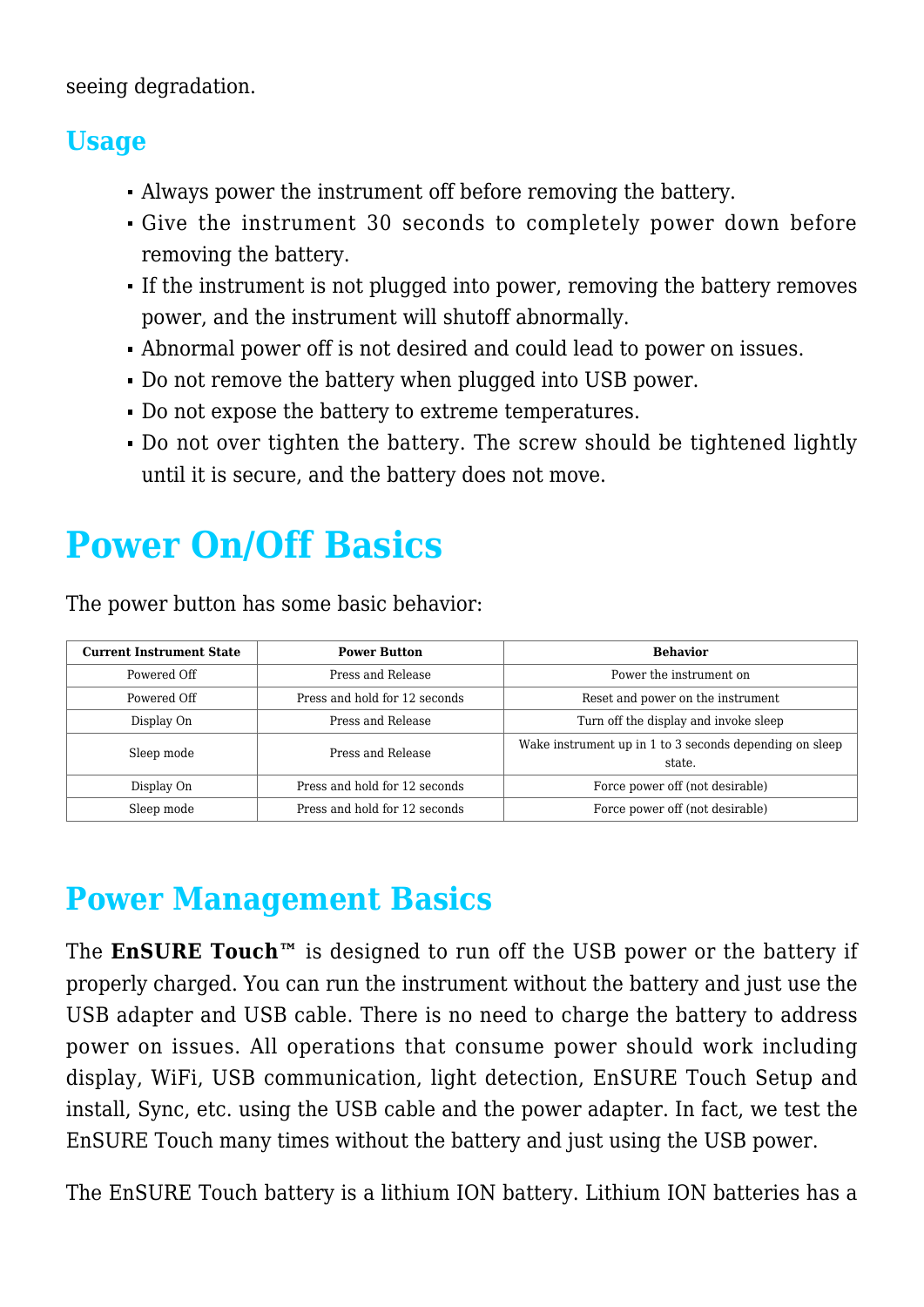limited number of charge and discharge cycles, that define the battery life. Lithium ION batterie's ability to hold a full change degrades over time until the battery can only hold 10% or less of its original capacity.

#### **Android Battery Information**

The battery status is visible in the notification area in the upper right corner of the screen as a battery icon. The following are the different battery icon states.



You can access the Battery information from the notification area by swiping down from the top of the screen, selecting the Quick user option in the right corner of the notification area, and then pressing the charge icon. Or from the settings menu under Settings/General/Battery Status.

The Battery activity will show the amount of time the instrument has been on battery and the usage of the battery by area/application. The amount of time the instrument is on battery is critical to the accuracy of the numbers. The numbers will be different based on usage, but typically the Screen is the largest consumer of power. Also, you may see other activities based on usage, but the list below are the most common components.

When Charging the battery, usage statics are not accurate, but once on battery they will start to reflect usage.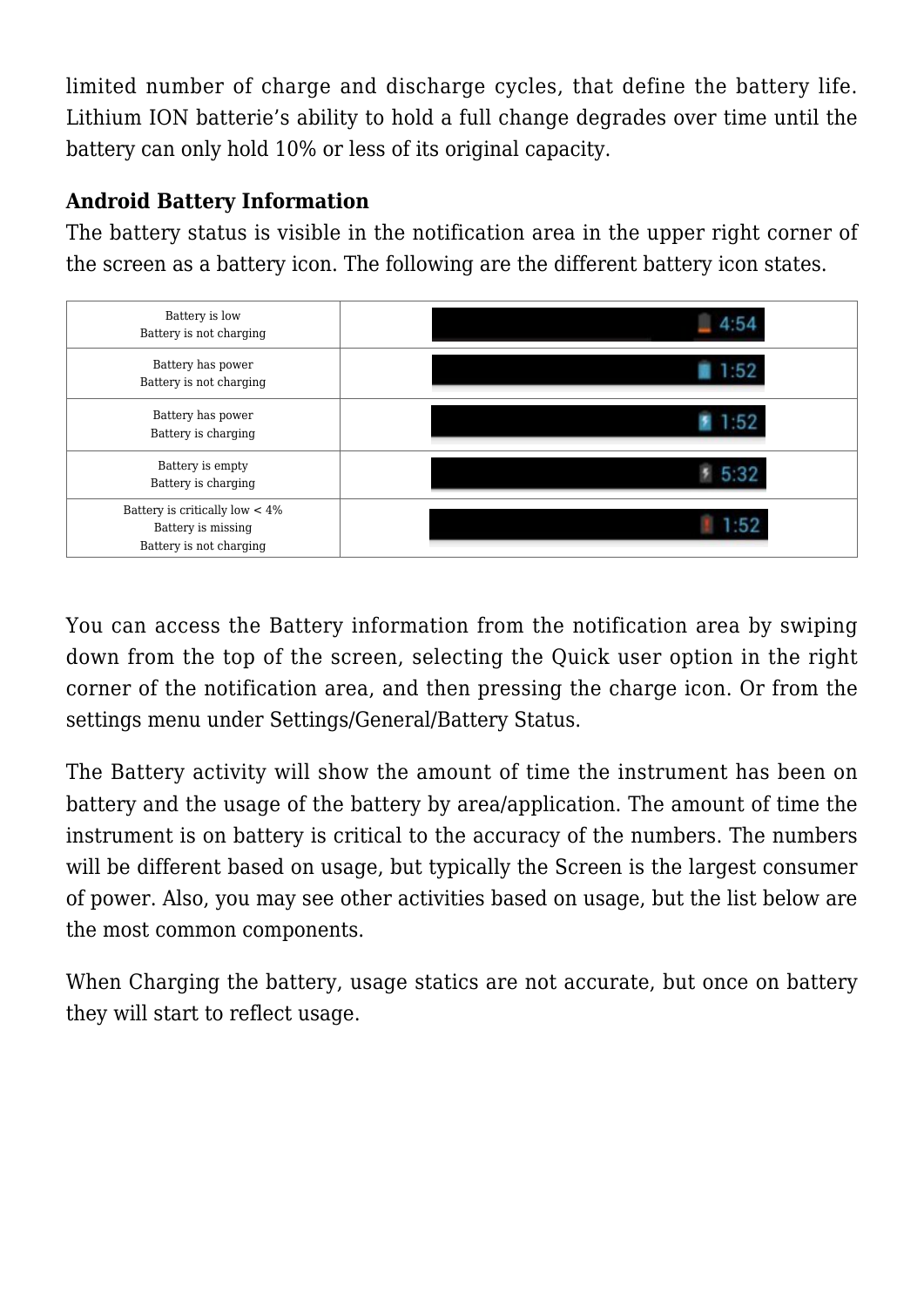

| Category              | Description                                                                                                                                                                                                                                                                                                                                                                              |
|-----------------------|------------------------------------------------------------------------------------------------------------------------------------------------------------------------------------------------------------------------------------------------------------------------------------------------------------------------------------------------------------------------------------------|
| Sensore               | Power used by the display. The brighter the screen the more battery is used.<br>This is typically the largest consumer of power.                                                                                                                                                                                                                                                         |
| Android OS            | Android features and functions. This includes all the Android features used by<br>the EnSURE Touch and other applications, and the power used by the EnSURE<br>Touch sensors. Such as light detection, lid, device detection, temperature<br>sensor, accelerometer, etc.                                                                                                                 |
| <b>Tablet idle</b>    | The power used the by the instrument when the display is off, and the<br>instrument is power conservation mode (sleeping). This is typically a small<br>percentage, however, if left in the sleep state for an extend period it can be<br>much larger. Use the Power Off setting to power down the instrument if not<br>used for an extended period.                                     |
| <b>Android System</b> | Android kernel functions. This is typically a small percentage.                                                                                                                                                                                                                                                                                                                          |
| WI-FI                 | WI-Fi is the amount of power used by WI-Fi. If you perform a lot of manual sync.<br>operations, or your Wi-Fi signal is weak the power usage can increase, but in<br>general the power usage is low.                                                                                                                                                                                     |
| <b>FeSURE Touch</b>   | The EnSURE Touch application itself does not use a lot of power. Some activities<br>like Results & Reports and Sync can used more power, but in remeral the EnSURE<br>Touch application power usage will be low. Since the EnSURE Touch application<br>is interactive it is assumed the display is active, so the display power usage will<br>go up.                                     |
| <b>QuickSupport</b>   | QuickSupport is the TeamViewer application. It will only use power when it is<br>running and being used. It can consume larger amounts of power because it is<br>using the display, EnSURE Touch application, and Wi-Fi. The Wi-Fi will be<br>sending screen and touch information to the remote computer. If you do not<br>use the Support option the QuickSupport will not be running. |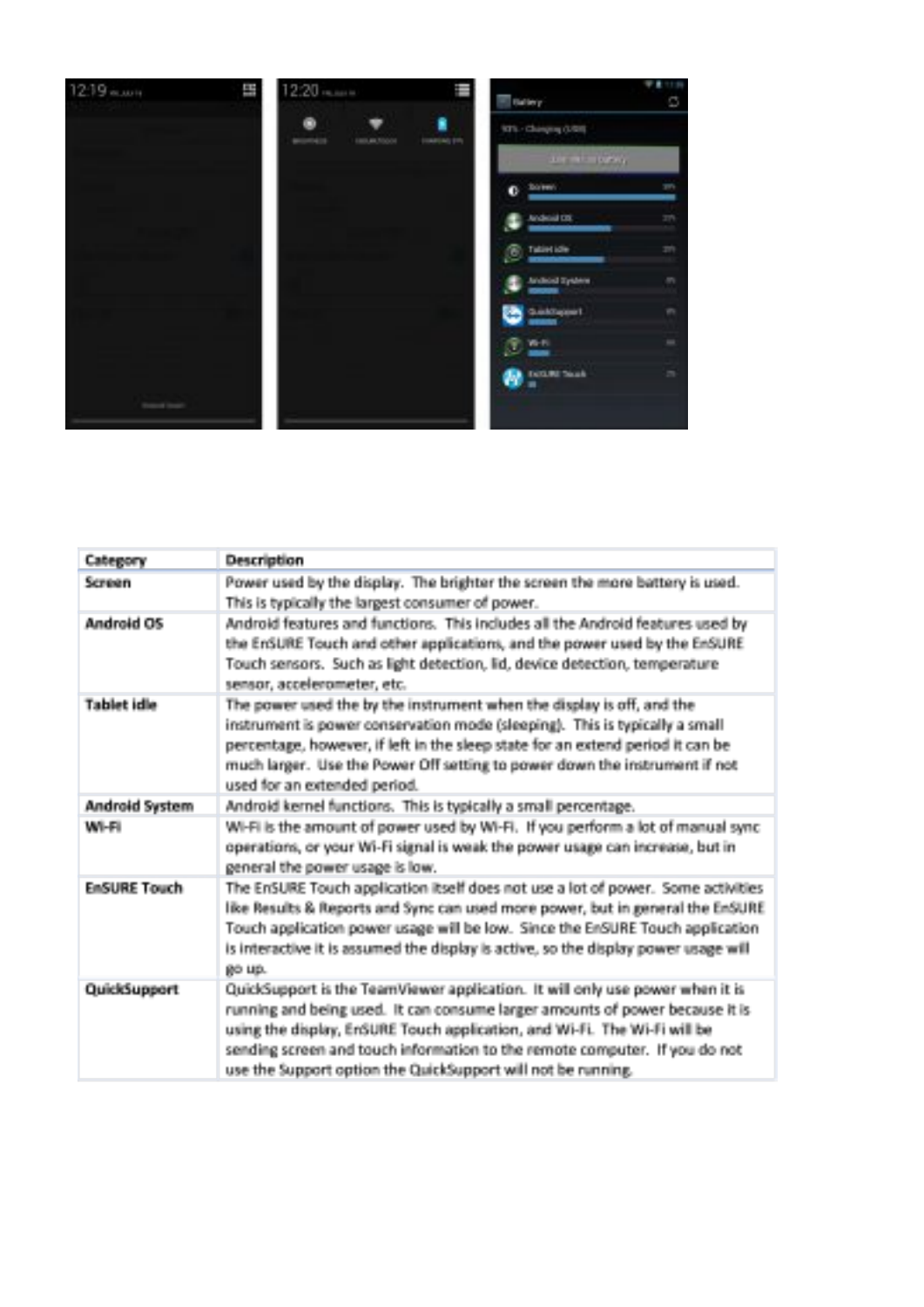### **EnSURE Touch™ Power Management Options**

The **EnSURE Touch™** has some useful power management options. They can be used to conserve battery power and match your usage of the instrument.

In general, most users will want to turn the display to maximum brightness, keep the display on for long periods, and never power the instrument off. When performing a few tests per day this will likely work. However, using the Display & Power Off options below you could conserve the battery power and reduce charge cycles, extending the life of the battery.

The display will dim after 5 seconds of inactive use to conserve power regardless of the settings.

Power management features are designed to work when running on battery. Some features are ignored when the instrument is plugged into power. The screen will not turn off when connected to power, unless instructed to do so by pressing the power button.

| Option                       | <b>Behavior</b>                                                                                                                                                                                                                                                                                                                                                                                          |  |
|------------------------------|----------------------------------------------------------------------------------------------------------------------------------------------------------------------------------------------------------------------------------------------------------------------------------------------------------------------------------------------------------------------------------------------------------|--|
| <b>Brightness</b>            | Controls the screen brightness. The brighter the more power used.                                                                                                                                                                                                                                                                                                                                        |  |
| <b>Timeout</b>               | The of time the display will stay on if not touched. One touch is all it takes to reset the timer.<br>You can choose from a list of preset timeouts.<br>Once the screen is turned off the power to internal sensors will be turned off and the processor<br>will go into power conservation mode. If the instrument is plugged into power, it will not turn<br>the display off.                          |  |
| <b>Power Off</b>             | Power off has 2 options that can be enabled. After Display Time Out, and Daily At a specific<br>time.                                                                                                                                                                                                                                                                                                    |  |
| <b>After Display Timeout</b> | After the display is turned off this will define the time before the instrument will power off. You<br>can enter between 1 and 60 minutes. The instrument much be in sleep mode for this to work. If<br>connected to USB power the display will not turn off and the instrument will not automatically<br>go into sleep mode. You will have to put the instrument to sleep by pressing the power button. |  |
| Daily At                     | When this time is reached the instrument will power down. The instrument must be in sleep<br>mode. This is an alarm event so if the instrument is not ready to power down it will be ignored.<br>You will have to put the instrument to sleep by pressing the power button.                                                                                                                              |  |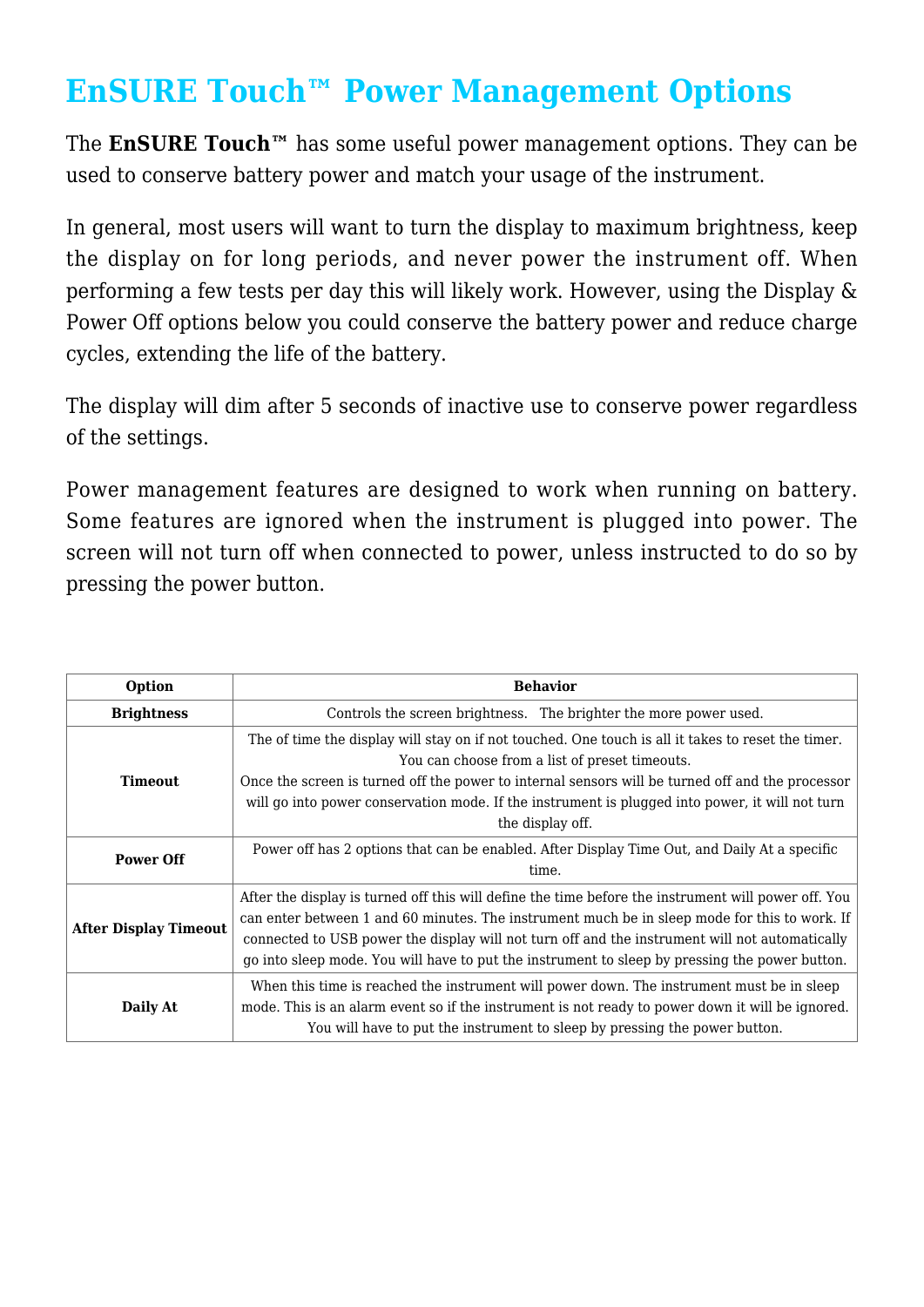| <b>C</b> Display & Power Off<br><b>C</b> Display & Power Off<br>¢<br>Display<br>Display<br><b>Brightness</b><br><b>Brightness</b><br>Timeout<br>Timeout<br>30 seconds<br>15 seconds<br>Power Off<br>30 seconds<br>A 1 minute<br>After Display Timeout<br>modes<br>2 minutes<br>10<br>5 minutes<br>Daily At<br>D<br>10 minutes<br>5:00 PM | <b>THE</b> | 12:57      |
|------------------------------------------------------------------------------------------------------------------------------------------------------------------------------------------------------------------------------------------------------------------------------------------------------------------------------------------|------------|------------|
|                                                                                                                                                                                                                                                                                                                                          |            |            |
|                                                                                                                                                                                                                                                                                                                                          |            |            |
|                                                                                                                                                                                                                                                                                                                                          |            |            |
|                                                                                                                                                                                                                                                                                                                                          |            |            |
|                                                                                                                                                                                                                                                                                                                                          |            |            |
|                                                                                                                                                                                                                                                                                                                                          |            |            |
|                                                                                                                                                                                                                                                                                                                                          |            |            |
|                                                                                                                                                                                                                                                                                                                                          |            |            |
|                                                                                                                                                                                                                                                                                                                                          |            |            |
|                                                                                                                                                                                                                                                                                                                                          |            |            |
|                                                                                                                                                                                                                                                                                                                                          |            | 30 minutes |
|                                                                                                                                                                                                                                                                                                                                          |            |            |
|                                                                                                                                                                                                                                                                                                                                          |            |            |

### **Power on Troubleshooting**

The **EnSURE Touch™** does not have a separate changing indicator. The only way to know the instrument is changing is to power it on. In the notification are is the charge indicator.

If the instrument does not power on there are a few things to do to troubleshoot the problem

| <b>Step</b>                                                                                                                      | <b>Results</b>                                                                                                                                                                                                                                                                                                                                                                                                                                                                                                                                                                  |
|----------------------------------------------------------------------------------------------------------------------------------|---------------------------------------------------------------------------------------------------------------------------------------------------------------------------------------------------------------------------------------------------------------------------------------------------------------------------------------------------------------------------------------------------------------------------------------------------------------------------------------------------------------------------------------------------------------------------------|
| Press and hold the power button for 12<br>seconds. Make sure it is a full 12 seconds.                                            | This will cause a Power on reset operation and will recover from a failed shutdown.<br>You should see the screen slightly light up when the power is activated. If this does<br>not work the battery may be insufficient charge.                                                                                                                                                                                                                                                                                                                                                |
| Connect the instrument to power. Use the<br>supplied power adapter and cable. Press and<br>hold the power button for 12 seconds. | The instrument is designed to power on an operate using the USB power. You do not<br>need to change the instrument. If this does not work and of the following issues could<br>be true.<br>Wall power is off<br>1.<br>2.<br>Power adapter is not working<br>3.<br>Cable is not working<br>Cable fit in not working<br>4.<br>5.<br>Instrument is not working<br>The following steps will try to identify the problem above and should be performed in<br>the order most likely for your condition. Use the same 12 second power on operation<br>to validate the remaining tests. |
| Connect a device you know it working to the<br>wall power.                                                                       | In most cases the wall power is working, but it possible the circuit is off or surge<br>protector if used it not working.                                                                                                                                                                                                                                                                                                                                                                                                                                                       |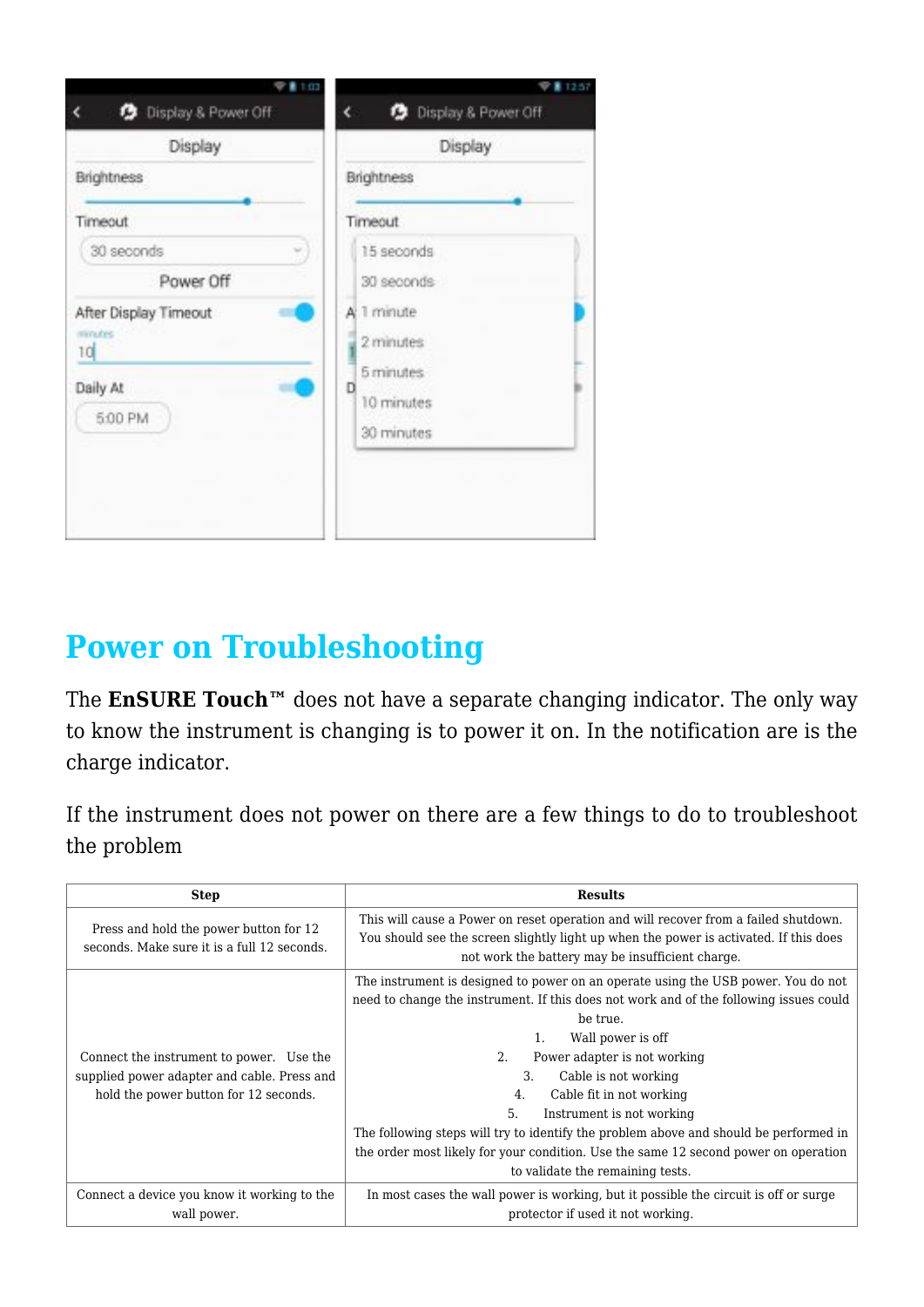|                                                                                                                                                                                             | The power adapter shipped with the EnSURE Touch share the same specification with<br>phone, table, and most USB device chargers. We have used iPhone, Samsung, and                                                                                        |                                                                                                                                                                                                                             |
|---------------------------------------------------------------------------------------------------------------------------------------------------------------------------------------------|-----------------------------------------------------------------------------------------------------------------------------------------------------------------------------------------------------------------------------------------------------------|-----------------------------------------------------------------------------------------------------------------------------------------------------------------------------------------------------------------------------|
| Use an alternative power adapter.                                                                                                                                                           | many 3 <sup>rd</sup> no-name brand adapters, and they all work. Some adapters do not supply<br>enough power to perform the most power intensive operation, so the instrument may<br>turn off. Using a second USB adapter suppled by Hygiena is preferred. |                                                                                                                                                                                                                             |
| Change the USB-C cable orientation.                                                                                                                                                         |                                                                                                                                                                                                                                                           | The USB-C cable can be inserted in 2 different orientations. This is to make the<br>insertion easy. However, connectors on both sides in the system and on the cable must<br>be working. It is possible on side is failing. |
| Use and alternative USB-A to USB-C cable                                                                                                                                                    | This is a common cable used by many popular phones and tablets. It is possible the<br>cable is damaged. Using a second USB cable supplied by Hygiena is preferred.                                                                                        |                                                                                                                                                                                                                             |
| Remove the battery from the instrument, press down on the<br>four connection pins located on the back of the instrument (<br>These should be spring like ), re-insert battery and power on. |                                                                                                                                                                                                                                                           | In some cases the battery may not be seated correctly on the unit. If<br>this is the case removing the battery, and pressing down on the<br>connection pins will resolve this issue.                                        |

If none of the above steps solve the problem the EnSURE Touch instrument is not working.

## **Super Capacitor**

The EnSURE Touch has an internal super capacitor that is used to maintain the real-time clock (RTC) for an up to 2 hours with no power, including no battery. This is designed to help retain the time when changing the battery. The super capacitor recharges automatically. The EnSURE Touch could be below 3% battery and not have enough power to boot the instrument, but can still maintain the RTC for months.

## **Battery Power Levels**

As the battery level depletes the instrument will respond accordingly. The goal is to make sure the instrument has enough power to warn the user of the battery status, perform functions correctly, power down the instrument to protect the OS form shutdown failure, and power the real time clock for an extended period.